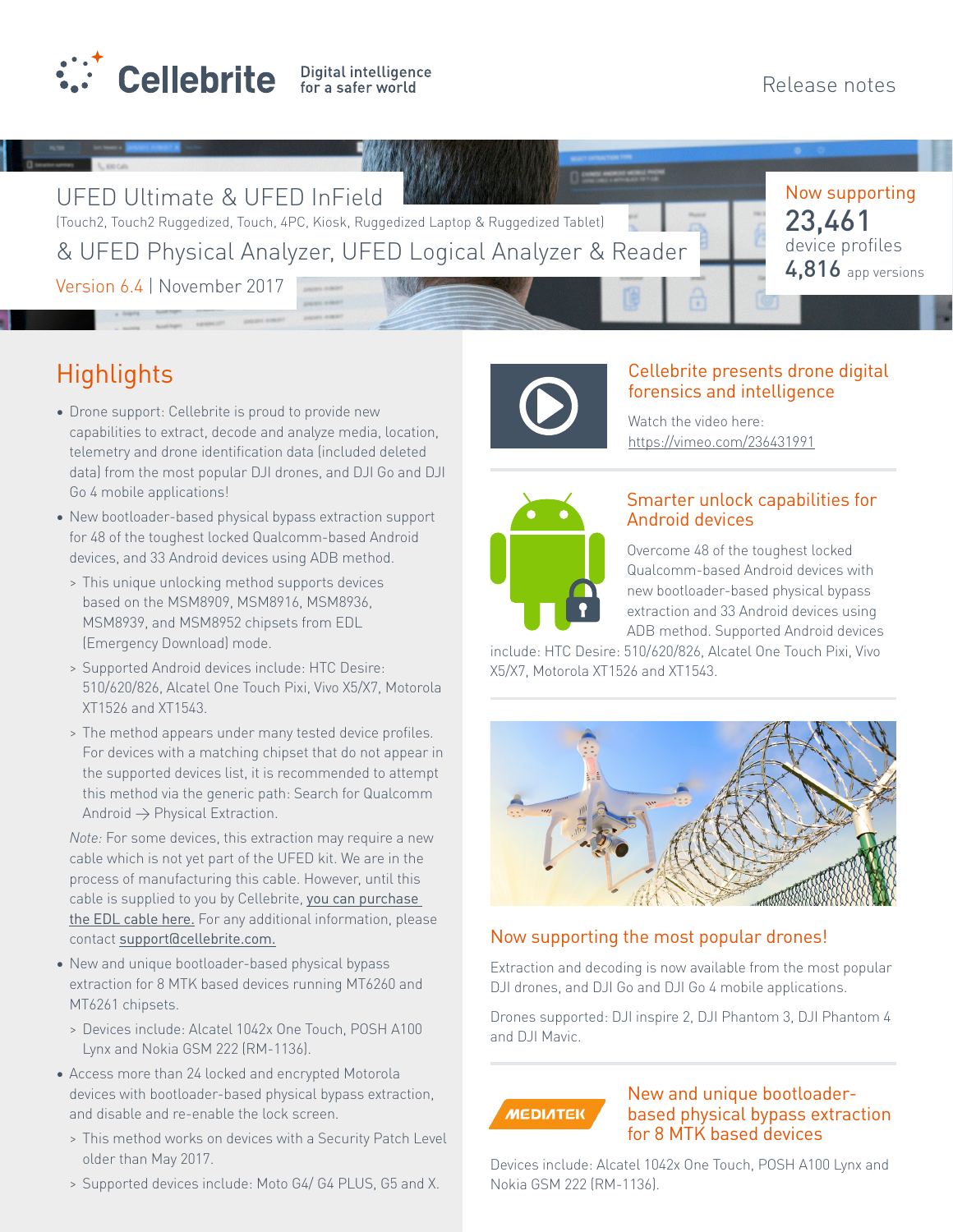

# Now supporting extraction from iOS 11

In addition to the support for iOS 11 released in UFED Physical Analyzer 6.3.11, all UFED platforms now enable data extraction from devices running iOS 11.



#### Industry first: New support for HEIC images format

Extract, decode and view images from Apple devices running iOS 11, using UFED Physical Analyzer. The images are automatically converted to a known format, JPG and there is an option to include both the original and converted files in the report. This capability does not require external/third party tools.



#### New access to locked and encrypted Motorola devices

Access more than 24 locked and encrypted Motorola devices with bootloader-based physical bypass extraction, and disable and re-enable the lock screen.

| Forensic device profiles  | v6.4 | <b>Total</b> |
|---------------------------|------|--------------|
| Logical extraction        | 168  | 9,758        |
| Physical extraction*      | 147  | 5.512        |
| File system extraction    | 140  | 5,483        |
| Extract/disable user lock | 38   | 2.708        |
| <b>Total</b>              | 493  | 23.461       |
|                           |      |              |

Including GPS devices\* **4,431** unique mobile devices with passcode capabilites

# **Functionality**

Just as law enforcement agencies begin to understand the valuable forensic resource digital devices represent in investigations, drones, are flying onto the scene and present even tougher challenges for investigators.

Drones are becoming more and more involved in crimes including smuggling into prisons, carrying weapons and even threats to passenger aircrafts. Agencies are turning to drone forensic teams to catch those driving the UAVs (Unmanned Aerial Vehicles) and obtain the data within.

Cellebrite's latest UFED version, 6.4, provides physical extraction and decoding of intact and deleted data from multiple popular DJI drones: Phantom 3, Phantom 4, Mavic pro and Inspire 2, in additiona to DJI Go and DJI Go 4 applications for Android and iOS devices.

A comprehensive disassembly guide is available in [my.cellebrite.com](http://my.cellebrite.com) > Downloads > Documentation (under the relevant UFED product).

Cellebrite recommends that the drone is disassembled by a qualified person. Please follow the documented steps carefully.

#### Supported data artifacts include:

- Media files: Images and videos files taken by the drone during flights.
- Meta data (EXIF): Locations and time-stamps.
- Locations and timestamps: List of locations from drones' flights. Each flight has its own journey with all positions. The positions are presented on map with a journey path, and user may even play and visually track the flight's journey.
- Home point positions: List of positions indicating the done's starting point.
- Flight telemetry: Elevation.
- Various identifiers: Such as drone and battery serials.
- Deleted data: Including deleted journeys and home points (data that was automatically deleted by the drone).
- Decoded data from DJI Go and DJI Go 4 applications: For iOS and Android devices. Using these applications, users can capture and share content, and mainly control a paired drone and its flights.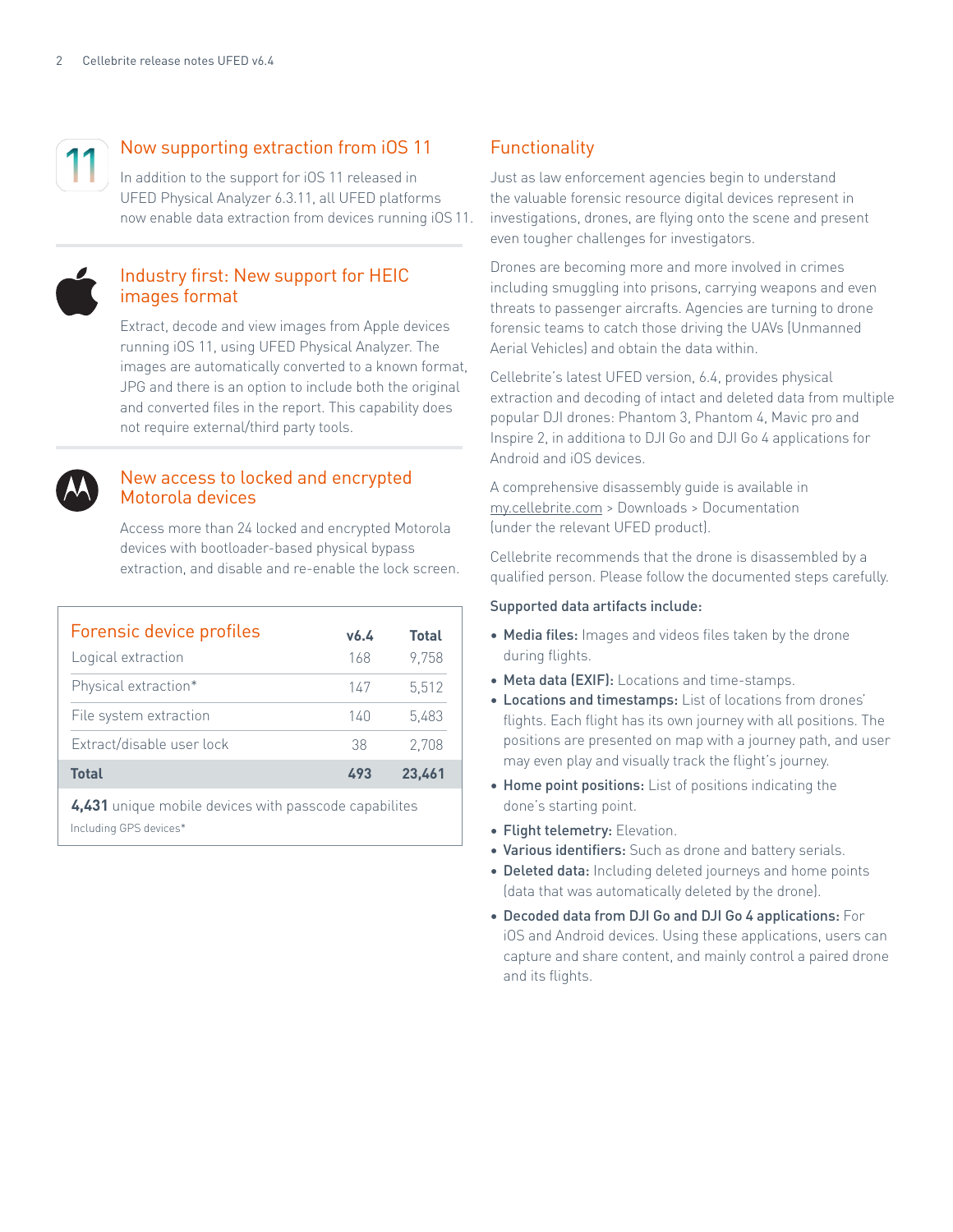## Known issues: UFED

- HEIF/HEIC new file formats Following a change by Apple which was introduced in iOS 11 for images file format (.HEVC), these data files are extracted UFED. However they can't be presented or played in the HTML viewer in Logical extraction. We recommend that you use the UFED Physical Analyzer to view the extraction.
- New Qualcomm generic physical extraction -This method requires the device to successfully enter "Emergency Download" (EDL) mode. Some devices may not work because they cannot enter this mode.
- iOS 11 capture screenshots capability: Due to a new image format, only the capture preview will look slightly blurry. The actual image isn't blurry and will be displayed in high quality when opening it once the process is complete.

## Known issues: UFED Physical Analyzer, UFED Logical Analyzer and Reader

- In windows 7/8, mov H265 video files can't be played. It is recommended to install "K-Lite Codec Pack" or use VLC.
- Device info and Timestamps are not decoded for the DJI Phantom 3 drone device.
- Drone journeys are not presented in UFED InField Viewer.

## Solved issue: UFED

Smsmms.db can now be extracted from the SMS text messages in logical and file system extractions of ZTE devices.

# Solved issues: UFED Physical Analyzer, UFED Logical Analyzer and Reader

- Fail to generate a UFDR report from Reader.
- Partial decoding of iMessages from SMS.db for Apple devices running iOS 11, has now been resolved only in the UFED Physical Analyzer.
- SMS, iMessages and MMS records are missing the UTC value for devices running iOS 11.0.1.
- A freeze occurs during the iOS iTunes backup decoding process (Unknown Hard Error).
- Too many folder labels for Gmail emails.
- Decoding of deleted contacts are being merged into one contact for iOS devices.
- An issue with the mouse scrolling in Device Info view.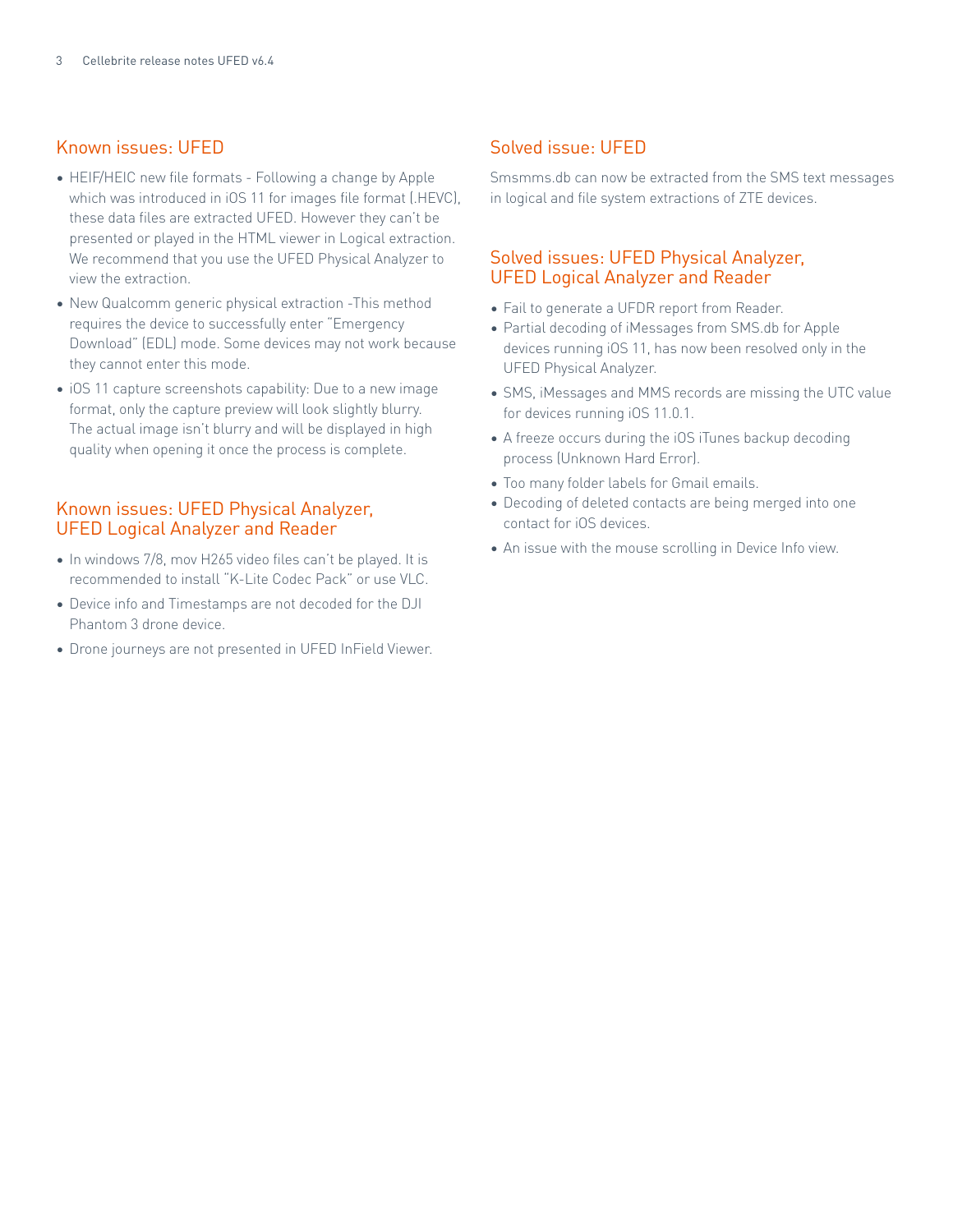# Use case 1



# A suspect has been arrested. How do we know he used a drone to commit a crime?



- 1 Suspect arrested and the set of the set of the set of the set of the set of the set of the set of the set of the set of the set of the set of the set of the set of the set of the set of the set of the set of the set of t
- 2 The mobile extraction shows the DJI Go application **2** 2
- 3 UFED Physical Analyzer was able to present the drone's **3** journey including the start and end points
- **4** Details of the paired drone was found **19 Communist Communist Communist Communist Communist Communist Communist Communist Communist Communist Communist Communist Communist Communist Communist Communist Communist Commun**

#### Use case 2



A drone has been seized. How can we get to the drone's operator?



- A drone has been seized
- Physical extraction has been performed on the drone

UFED Physical Analyzer recovered the drone's images, videos and journey, including the start and end points

According to the location points, you can see where the drone was set off. For example, from the suspect's home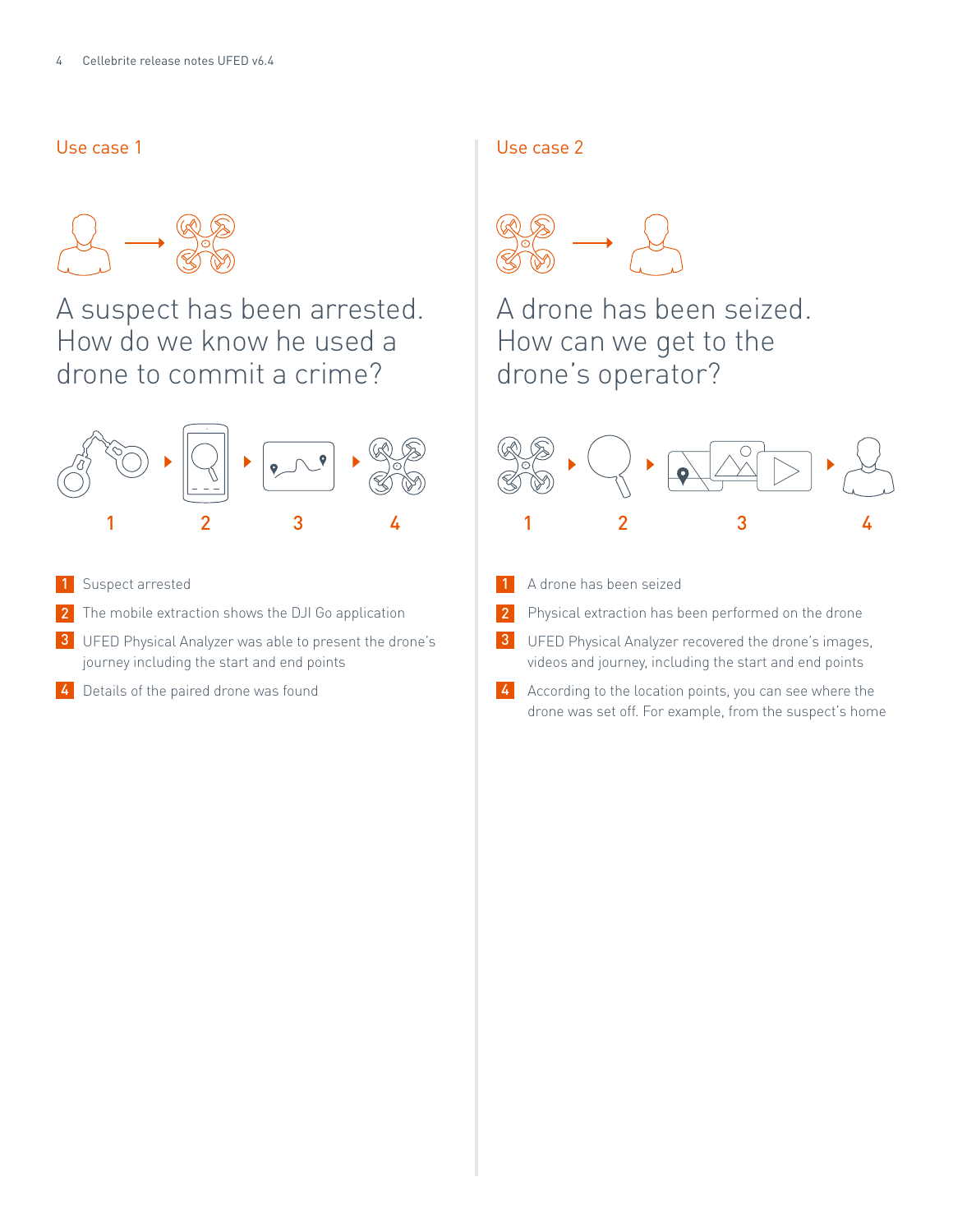# iOS: New and updated apps *2 new apps, 123 updates apps*

| Aliwangwang        | 4.2.0                      |
|--------------------|----------------------------|
| Any.DO             | 4.11.1, 4.11.5             |
| <b>ASKfm</b>       | 4.5.1                      |
| Badoo              | 5.19.0, 5.21.0             |
| Blendr             | 5.19.0, 5.21.0             |
| Booking.com        | 14.9, 15.0                 |
| Chatous            | 3.8.12                     |
| Chrome             | 60.0.3112.89               |
| Ctrip              | 5.1.0, 5.1.2               |
| Ctrip (Chinese)    | 7.6.0, 7.6.2               |
| Dropbox            | 58.2, 62.3                 |
| Endomondo          | 17.8.0                     |
| Evernote           | 8.3                        |
| Expedia            | 17.31                      |
| Facebook           | 136.0, 139.0               |
| Facebook Messenger | 130.0, 133.0               |
| FireChat           | 8.0.14                     |
| Firefox            | 8.1.1, 8.2                 |
| Flipboard          | 4.0.18, 4.1.1              |
| Foursquare         | 10.8.1, 10.9.1             |
| Glide              | 6.2.0, 6.2.1               |
| Gmail              | 5.0.170716, 5.0.170813     |
| Google App         | 33.0                       |
| Google Docs        | 1.2017.34202               |
| Google Drive       | 4.2017.26209, 4.2017.29211 |
| Google Maps        | 4.35.1                     |
| Google Translate   | 5.12.0                     |
| Google+            | 6.14.0, 6.16.0             |
| Grindr             | 3.13.0, 3.14.0             |
| GroupMe            | 5.12.3                     |
| Hangouts           | 18.0.0                     |
| <b>HERE Maps</b>   | 2.0.26, 2.0.27             |
| hike messenger     | 5.0.4, 5.1.1               |
| Hot or Not         | 5.19.0, 5.21.0             |
| ICQ                | 6.15.4                     |
| imo                | 7.1.2, 7.1.9               |
| Inbox              | 1.3.170716, 1.3.170813     |
| Instagram          | 10.33, 13.0                |
| InstaMessage       | 2.8.0                      |
| Kakao Story        | 4.6.0                      |
| KakaoTalk          | 6.3.7, 6.4.2               |
| Keeper             | 11.0.0                     |
| Kik Messenger      | 11.28.0                    |
| LINE               | 7.10.0                     |
| LinkedIn           | 9.1.40, 9.1.43             |
| Mail.Ru            | 8.3.1                      |
| MeetMe             | 12.4.1, 12.4.2             |

| Momo                           | 8.1                    |
|--------------------------------|------------------------|
| ooVoo                          | 4.1.0, 4.1.2           |
| Pinterest                      | 6.31, 6.33             |
| QQ Browser                     | 7.7.1, 7.7.2           |
| Runtastic                      | 7.4                    |
| Silent Phone                   | 6.0.2                  |
| Skout                          | 5.00.1                 |
| Skype                          | 8.3, 8.5.1             |
| Snapchat                       | 10.14.1.0, 10.16.1.0   |
| Swarm                          | 5.0, 5.0.2             |
| Tango                          | 4.3.221390             |
| Taxify                         | 3.17, 3.19             |
| Telegram Messenger             | 4.2.1                  |
| <b>Text Free Ultra Texting</b> | 9.30, 9.31             |
| Text Me Up                     | 3.9.2                  |
| <b>Text Now</b>                | 8.11.0                 |
| textPlus                       | 7.0.7, 7.0.9           |
| Threema                        | 2.10.2                 |
| Tinder                         | 7.7.2                  |
| Truecaller                     | 7.70, 7.80             |
| Tumblr                         | 8.9                    |
| Twitter                        | 7.4, 7.6               |
| Uber                           | 3.257.2, 3.258.2       |
| Viber                          | 7.3, 7.5               |
| Vkontakte                      | 2.15.2                 |
| Voxer                          | 3.21.7                 |
| Waze                           | 4.27, 4.28             |
| WeChat                         | 6.5.13, 6.5.15         |
| Weibo                          | 7.8.1                  |
| WhatsApp                       | 2.17.42, 2.17.52       |
| Yahoo Mail                     | 4.18.1                 |
| Yahoo Messenger                | 2.9.3                  |
| Yandex Browser                 | 17.7.2.255, 17.7.3.291 |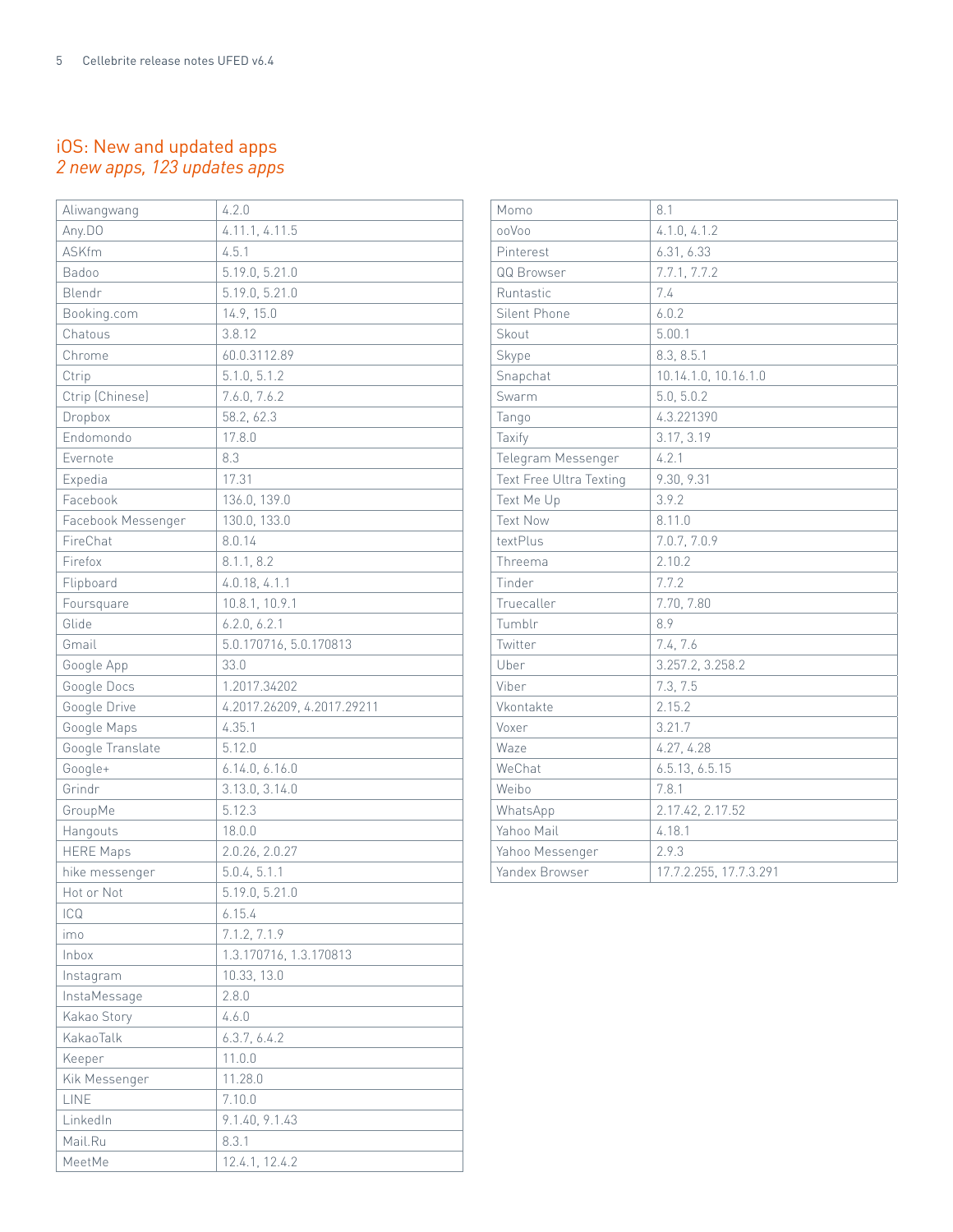# Android: New and updated apps *2 new apps, 150 updated apps*

| µTorrent <sup>®</sup> - Torrent | 3.44.332                           |
|---------------------------------|------------------------------------|
| Downloader                      |                                    |
| AppLock                         | 2.30.4, 2.31.4                     |
| <b>ASKfm</b>                    | 4.5.1                              |
| Badoo                           | 5.24.1, 5.28.0                     |
| <b>BBM</b>                      | 3.3.7.97                           |
| <b>BeeTalk</b>                  | 2.3.6, 2.3.7                       |
| Blendr                          | 5.24.1, 5.29.0                     |
| Booking.com                     | 13.2, 13.4                         |
| Chatous                         | 3.9.69                             |
| Chrome                          | 60.0.3112.107                      |
| CM Locker                       | 4.7.7                              |
| CM Security Browser             | 5.21.11, 5.21.15                   |
| Dolphin Browser                 | 12.0.2                             |
| Dropbox                         | 58.2.6, 60.2.4                     |
| Endomondo                       | 17.7.2, 17.8.2                     |
| Evernote                        | 7.13                               |
| Expedia                         | 17.31.0, 17.34.0                   |
| Facebook                        | 137.0.0.24.91, 139.0.0.26.93       |
| Facebook Messenger              | 130.0.0.15.89, 133.0.0.14.91       |
| FireChat                        | 8.0.48                             |
| Firefox                         | 55.0.2                             |
| Flipboard                       | 4.0.16, 4.1.0                      |
| Glide                           | Glide.v10.341.025                  |
| Gmail                           | 7.7.16.164685024.release,          |
|                                 | 7.8.13.166937981.release           |
| Go SMS Pro                      | 7.31                               |
| Google Calendar                 | 5.7.31-162465143-release.          |
|                                 | 5.7.35-165431130-release           |
| Google Docs                     | 1.7.292.06.36, 1.7.332.03.36       |
| Google Drive                    | 2.7.292.05.36, 2.7.332.07.36       |
| Google Maps                     | 9.58.2, 9.60.1                     |
| Google Photos                   | 3.2.0.163525294, 3.4.0.167082928   |
| Google Quick Search Box         | 7.7.18.21.arm                      |
| Google Translate                | 5.11.0.RC17.164872617              |
| Google+                         | 9.19.0.167037192                   |
| Grindr                          | 3.13.0                             |
| GroupMe                         | 5.10.2, 5.11.2                     |
| Hangouts                        | 21.0.162426697                     |
| <b>HERE WeGo</b>                | 2.0.11608                          |
| Hot or Not                      | 5.24.1, 5.29.0                     |
| ICQ                             | 6.14(822091), 6.15(822181)         |
| imo                             | 9.8.000000007591, 9.8.000000008071 |
| Inbox                           | 1.54.166117472.release             |
| Instagram                       | 10.33.0, 12.0.0.7.91               |
| Kakao Story                     | 4.5.6, 4.6.1                       |
| Keeper                          | 11.0.1                             |

| KeepSafe                       | 8.1.13                       |
|--------------------------------|------------------------------|
| Kik Messenger                  | 11.30.1.17762, 11.33.0.18125 |
| LINE                           | 7.9.2, 7.11.2                |
| LinkedIn                       | 4.1.74, 4.1.84               |
| Mail.Ru                        | 5.7.1.22454                  |
| Mappy                          | 6.1730.12459, 6.1734.12722   |
| Meet24                         | 1.30.12                      |
| MeetMe                         | 12.4.0.905, 12.4.2.945       |
| Musical.ly                     | 5.8.2                        |
| NavFree                        | 2.3.74                       |
| Nike+ Run Club                 | 2.8.1                        |
| Odnoklassniki                  | 17.8.2, 17.8.17              |
| One Drive                      | 4.15                         |
| Outlook.com                    | 2.1.249, 2.2.8               |
| Path                           | 6.4.2                        |
| Pinterest                      | 6.29.0, 6.32.0               |
| Pokemon GO                     | 0.69.1, 0.73.1               |
| Private Zone - AppLock         | 4.3.6                        |
| Puffin Web Browser             | 6.1.3.15994, 6.1.4.16005     |
| QQ                             | 6.6.7                        |
| QQ Browser                     | 7.8.0.3540                   |
| Runtastic                      | 7.3.4, 7.4.3                 |
| SayHi                          | 6.66                         |
| Scruff                         | 5.1011, 5.1012               |
| Signal Private                 | 4.9.8, 4.9.9                 |
| Messenger                      |                              |
| Skout                          | 4.26.2, 5.0.1                |
| Snapchat                       | 10.14.5.0, 10.16.0.0         |
| Swarm                          | 2017.08.22                   |
| SwiftKey                       | 6.6.4.19, 6.6.6.21           |
| Sygic                          | 17.2.10                      |
| Tango                          | 4.3.221466                   |
| Telegram Messenger             | 4.2.2, 4.3.0                 |
| <b>Text Free Ultra Texting</b> | 6.31.1                       |
| Text Me Up                     | 3.9.2                        |
| <b>Text Now</b>                | 5.25.0                       |
| textPlus                       | 7.0.8, 7.0.9                 |
| Threema                        | 3.17                         |
| Tinder                         | 7.4.0                        |
| Truecaller                     | 8.31                         |
| Truecaller                     | 8.42                         |
| Tumblr                         | 9.0.0.01, 9.2.0.00           |
| TunnelBear                     | v146                         |
| Twitter                        | 7.8.0                        |
| Uber                           | 4.165.1, 4.168.6             |
| <b>UC Browser</b>              | 11.4.5.1005                  |
| Viber                          | 7.3.0.18, 7.5.0.26           |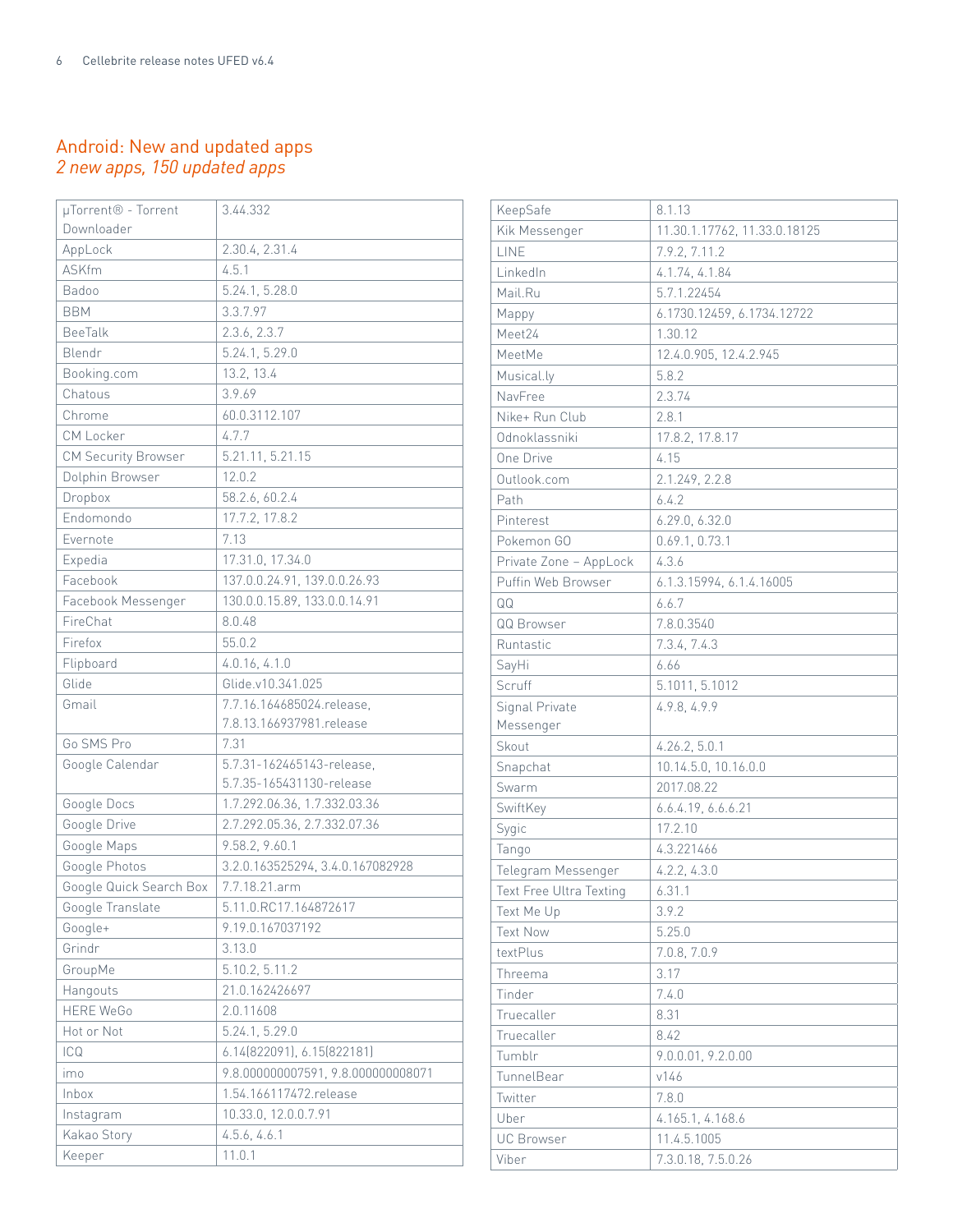#### *Android: New and updated apps*

| VIPole          | 1.8.22, 1.8.28             |
|-----------------|----------------------------|
| Vkontakte       | 4.13.1                     |
| Voxer           | 3.18.1.19702, 3.18.3.19753 |
| Waze            | 4.27.0.1, 4.28.0.1         |
| WhatsApp        | 2.17.232, 2.17.296         |
| Whisper         | 9 2 1                      |
| Yahoo Mail      | 5.18.2                     |
| Yahoo Messenger | 2.9.4                      |
| Yandex Browser  | 17.6.1.340, 17.6.1.345     |
| Yandex Mail     | 3.17, 3.18                 |

# Bootloader-based Physical extraction for 48 Android devices

| Acer            | Z330 Liquid,                                   |
|-----------------|------------------------------------------------|
| Alcatel         | 5017B One Touch Pixi 3 4.5, 5044R idealXCITE,  |
|                 | 5056W, A570BL One Touch Pixi                   |
| GeeksPhone      | BP2H001AM1 Blackphone 2                        |
| Coolpad         | 5217, 8675-A Dazen, Y75, Y90                   |
| Doro            | Liberto 825, DSB-0010 8031                     |
| GeneralMobile   | 4G AndroidOne                                  |
| <b>HTC</b>      | 0PCV100, 0PCV200 Desire 510, 0PE6400 Desire    |
|                 | 620, 0PGQ120 Desire 520, 0PKV100 One M8s,      |
|                 | 0PM9110 Desire 626s, 0PM92 Desire 626, 2PST2   |
|                 | Desire 530, Desire 826                         |
| Lenovo          | TB-X103F Tab 10                                |
| Motorola GSM    | XT1526 Moto E 2nd Gen, XT1543 Moto G 3rd Gen   |
| <b>VIVO</b>     | X5F, X7, Y23L, Y27                             |
| Wiko            | Rainbow Jam 4G                                 |
| Chinese Android | Swift                                          |
| phones          |                                                |
| <b>ZTE GSM</b>  | Z831, 995N Smart Ultra 6, Blade Apex 3, K90U   |
|                 | 10.1, N9132, N9516 Imperial II, N9518 Warp,    |
|                 | Vodafone Smart Ultra 6, Z320, Z812, Z818L All  |
|                 | Star, Z832 Sonata 3, Z835 Maven 3, Z839, Z936L |
|                 | Lever, Z959, Z981                              |
|                 |                                                |

# *2 new apps, 150 updated apps (cont...)* Physical extraction (ADB) for 33 Android devices

| Alcatel        | 5017B One Touch Pixi 3 4.5, 5017B One Touch<br>Pixi 3 4.5                                                                                                                                                                                       |
|----------------|-------------------------------------------------------------------------------------------------------------------------------------------------------------------------------------------------------------------------------------------------|
| Asus           | Z00MD Zenfone 2 Laser ZE600KL, Z011D<br>Zenfone 2 Laser ZE601KL                                                                                                                                                                                 |
| Coolpad        | 3622A                                                                                                                                                                                                                                           |
| Huawei         | H1611                                                                                                                                                                                                                                           |
| Kyocera        | C6743 Hydro Reach, C6730 Hydro Icon, C6740,<br>C6742A, C6745 Hydro Air, S2720                                                                                                                                                                   |
| Lenovo         | YT3-850F Yoga Tab 38                                                                                                                                                                                                                            |
| Marshall       | Marshall London                                                                                                                                                                                                                                 |
| Motorola GSM   | XT1514 Moto E 2'nd Gen Dual, XT1541 Moto<br>G 3rd Gen, XT1542 Moto G 3rd gen, XT1543<br>Moto G 3rd Gen, XT1548 Moto G, X1557 Moto G<br>Turbo, XT1562 Moto X Play, XT1565 Droid Maxx<br>2, XT1607 Moto G Play, XT1621 Moto G4, XT1622<br>Moto G4 |
| Sony           | E2303 Xperia M4 Aqua, E2306 Xperia M4 Aqua,                                                                                                                                                                                                     |
| (SonyEricsson) | E2363 Xperia M4                                                                                                                                                                                                                                 |
| VIVO           | Y231                                                                                                                                                                                                                                            |
| Vodafone       | VFD 600 Smart Prime 7                                                                                                                                                                                                                           |
| Wiko           | Pulp 4G                                                                                                                                                                                                                                         |
| <b>ZTE GSM</b> | 402ZT Blade Q+, VFD 600 Smart Prime 7                                                                                                                                                                                                           |

# Bootloader-based Physical extraction and Disable/Re-enable user lock for 24 Motorola devices

| Motorola CDMA | XT1031 Moto G, XT1254 Droid Turbo, XT1526     |
|---------------|-----------------------------------------------|
|               | Moto E 2nd Gen, XT1103 Nexus 6, XT1548 Moto   |
|               | G, XT1585 Droid Turbo 2, XT1607 Moto G Play,  |
|               | XT1609 Moto G4 Play, XT1565 Droid Maxx 2      |
| Motorola GSM  | XT1032 Moto G, XT1039 Moto G, XT1040 Moto     |
|               | G, XT1045 Moto G, XT1527 Moto E 2nd Gen,      |
|               | XT1621 Moto G4, XT1622 Moto G4, XT1625 Moto   |
|               | G4, XT1641 Moto G4 Plus, XT1642 Moto G4 Plus, |
|               | XT1644 Moto G4 Plus, XT1541 Moto G 3rd Gen.   |
|               | XT1542 Moto G 3rd gen, XT1115 Moto X Pro,     |
|               | XT1562 Moto X Play                            |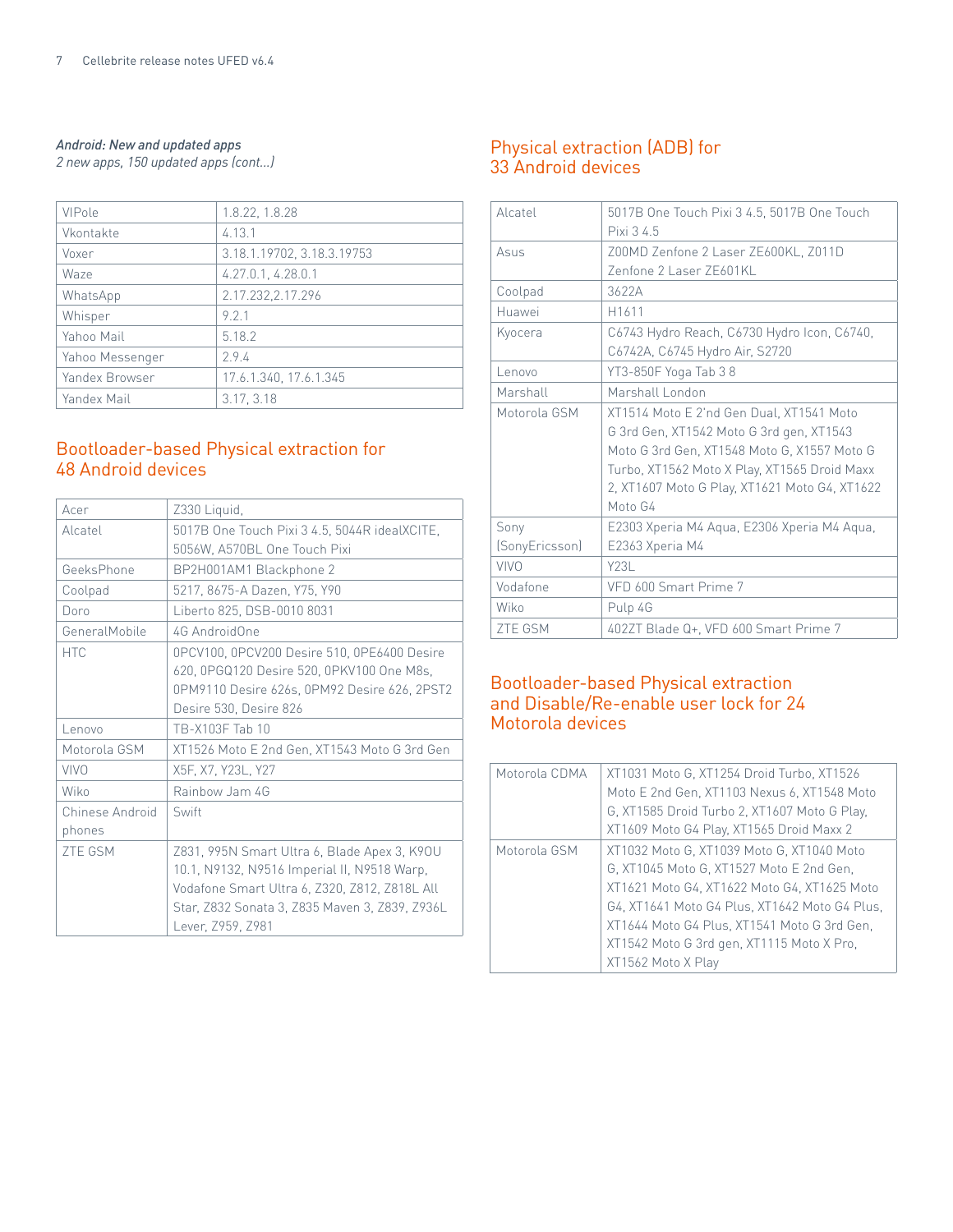# Bootloader-based Physical extraction and for 8 MTK based devices

| Alcatel     | 1042x One Touch. 2004C One Touch. 1013x One |
|-------------|---------------------------------------------|
|             | Touch, 1040x One Touch                      |
|             | Chinese phones   POSH A100 Lynx, Telme F210 |
| l Nokia GSM | 222 [RM-1136]                               |

# Physical extraction while bypassing lock *115 newly supported devices*

| Acer            | T06 Liquid Zest, Z330 Liquid                    |
|-----------------|-------------------------------------------------|
| Alcatel         | 1013x One Touch, 1040x One Touch, 1042x         |
|                 | One Touch, 40440 One Touch, 5056N Fierce 4,     |
|                 | A570BL One Touch Pixi, 2004C One Touch, 5044R   |
|                 | idealXCITE, 5056W, 50560 OneTouch Allura        |
| Coolpad         | Y75, Y90, 5217, 8675-A Dazen, 8690 Dazen X7,    |
|                 | 8690_T00 Dazen X7                               |
| Doro            | Liberto 825, DSB-0010 8031                      |
| <b>HTC</b>      | 0PGQ120 Desire 520, T528t One ST, 2PST2         |
|                 | Desire 530, Desire 826, 0PKV100 One M8s,        |
|                 | 0PCV100, 0PCV200 Desire 510, 0PM92 Desire       |
|                 | 626, 0PE6400 Desire 620, 0PM9110 Desire 626s    |
| Huawei          | LUA-L21 Y3II, RIO-L01 G7 Plus, 204HW, P7-L09    |
|                 | Ascend P7, Y600-U00 Ascend, KII-L21 GR5         |
| Lenovo          | A630t, A680, A766, A628t, TB-X103F Tab 10       |
| LG GSM          | AS330 K7, K373 Escape 3, H630 G4 Stylus, DM-    |
|                 | 01G Disney                                      |
| Chinese phones  | iRadish Y6 Smart Watch, POSH A100 Lynx,         |
|                 | Telme F210                                      |
| Chinese Android | Juning A8, Juning Z8, Mpie X800, iRadish Y6     |
| phones          | Smart Watch, POSH A100 Lynx, Telme F210,        |
|                 | Swift                                           |
| Motorola CDMA   | XT1609 Moto G4 Play, XT1031 Moto G, XT1031      |
|                 | Moto G [UScellular], XT1607 Moto G Play, XT1103 |
|                 | Nexus 6, XT1254 Droid Turbo, XT1526 Moto E      |
|                 | 2nd Gen, XT1548 Moto G, XT1565 Droid Maxx 2,    |
|                 | XT1585 Droid Turbo 2                            |
| Motorola GSM    | XT1621 Moto G4, XT1032 Moto G, XT1039 Moto G,   |
|                 | XT1040 Moto G, XT1045 Moto G, XT1103 Nexus      |
|                 | 6, XT1115 Moto X Pro, XT1527 Moto E 2nd Gen,    |
|                 | XT1526 Moto E 2nd Gen, XT1542 Moto G 3rd gen,   |
|                 | XT1541 Moto G 3rd Gen, XT1562 Moto X Play,      |
|                 | XT1622 Moto G4, XT1625 Moto G4, XT1641 Moto     |
|                 | G4 Plus, XT1642 Moto G4 Plus, XT1644 Moto G4    |
|                 | Plus                                            |
| NiU             | 4D2 Tek 4D2, AC4E3I043 Andy 4E, TC5DI043 Tek    |
|                 | 5D, Andy 5.5E                                   |
| Nokia GSM       | 222 [RM-1136]                                   |

# Physical extraction while bypassing lock *115 newly supported devices*

| Samsung GSM               | SM-T530 Galaxy Tab 4 7.0, SGH-S970G Galaxy<br>S4, SM-G570F Galaxy J5 Prima Duos, SM-<br>S907VL Galaxy S6, SC-05G (Galaxy S6)                                       |
|---------------------------|--------------------------------------------------------------------------------------------------------------------------------------------------------------------|
| Smart Phones/<br>PDAs     | Qualcomm Android                                                                                                                                                   |
| Tablets                   | SM-T530 Galaxy Tab 4 7.0, TB-X103F Tab 10, ZTE<br>K90U 10.1, Samsung GT-P3113TS Galaxy Tab 2<br>7.0                                                                |
| <b>VIVO</b>               | X7, Y11i T, Y11, X5F, Y23L, Y27                                                                                                                                    |
| Vodafone                  | 785 Smart 4 Mini                                                                                                                                                   |
| Vodafone Smart<br>Ultra 6 | Lenny3, Highway Pure 4G                                                                                                                                            |
| Wiko                      | Rainbow Jam 4G                                                                                                                                                     |
| <b>ZTE CDMA</b>           | Z839, K90U 10.1, N9516 Imperial II, Z936L Lever,<br>N9132, N9518 Warp                                                                                              |
| <b>ZTE GSM</b>            | Z320, Z835 Maven 3, Z818L All Star, Orange Dive<br>30, NX518J Nubia Z9 Max Elite, Z831, Z812, Z832<br>Sonata 3, Turkcell T60, Blade Apex 3, Z959, Z981<br>ZMax Pro |

# Physical extraction *147 newly supported devices*

| Acer                  | A1-840FHD Iconia Tab 8, T06 Liquid Zest                                                                                                                                                                                                                  |  |
|-----------------------|----------------------------------------------------------------------------------------------------------------------------------------------------------------------------------------------------------------------------------------------------------|--|
| Alcatel               | A573VC One Touch Pixi Bond, A621BL Pixi 3 5.5,<br>A851L OneTouch Sonic, 1013x One Touch, 1040x                                                                                                                                                           |  |
|                       | One Touch, 1042x One Touch, 40440 One Touch,                                                                                                                                                                                                             |  |
|                       | 5056E Pop 4+, 5056N Fierce 4, 9001X One Touch                                                                                                                                                                                                            |  |
|                       | Pixi 4 6.0                                                                                                                                                                                                                                               |  |
|                       |                                                                                                                                                                                                                                                          |  |
| <b>BlackBerry GSM</b> | BBB100-1 KEYone                                                                                                                                                                                                                                          |  |
| Coolpad               | 3635A                                                                                                                                                                                                                                                    |  |
| Doro                  | DSB-0010 8030                                                                                                                                                                                                                                            |  |
| Drone                 | DJI - Phantom 3, DJI - Phantom 4, DJI - Mavic                                                                                                                                                                                                            |  |
|                       | Pro, DJI - Inspire 2                                                                                                                                                                                                                                     |  |
| Emobile               | EM01F (Arrows S)                                                                                                                                                                                                                                         |  |
| GeneralMobile         | 4G AndroidOne                                                                                                                                                                                                                                            |  |
| Gionee                | Gini N8                                                                                                                                                                                                                                                  |  |
| <b>HTC</b>            | 0PGQ120 Desire 520, T528t One ST                                                                                                                                                                                                                         |  |
| Huawei                | LUA-L21 Y3II, RIO-L01 G7 Plus, PRA-LX1 P8 Lite<br>2017, 204HW, VNS-L52 P9 Lite, DUK-L09 Honor<br>8 Pro, STF-AL10 Honor 9, STF-AL00 Honor 9,<br>P6-C00 Ascend P6, P7-L09 Ascend P7, EVA-<br>AL00 P9, Y600-U00 Ascend, G615-U10 Ascend,<br>S-U06 Ascend P6 |  |
| Kyocera               | 302KC Digno T, WX04K(DIGNO DUAL), S2720                                                                                                                                                                                                                  |  |
| Lenovo                | A788t, A560, A630t, A680, A766, A628t, YT3-850F                                                                                                                                                                                                          |  |
|                       | Yoga Tab 38                                                                                                                                                                                                                                              |  |
| LG CDMA               | <b>US998 V30</b>                                                                                                                                                                                                                                         |  |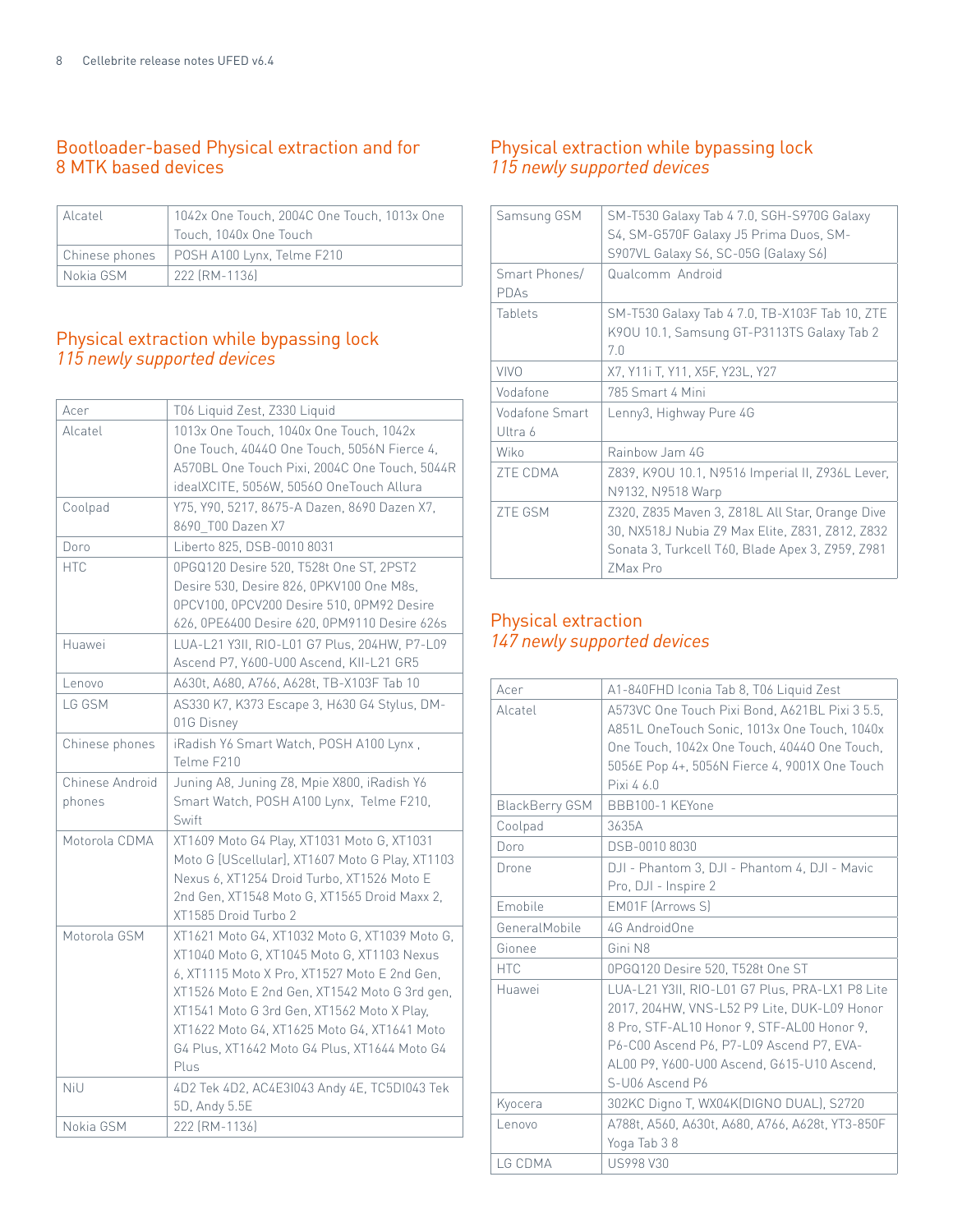*Physical extraction*

| LG GSM                    | LGL53BL X Style, LS777 Stylus 3, AS330 K7,<br>K373 Escape 3, L56VL X Style, L61AL Premier<br>LTE, H630 G4 Stylus, H831 G5, DM-01G Disney,<br>LS997 V20, H931 V30                                                                                                                                                                   |  |
|---------------------------|------------------------------------------------------------------------------------------------------------------------------------------------------------------------------------------------------------------------------------------------------------------------------------------------------------------------------------|--|
| Chinese phones            | Oyster S, Alba ACF28 2.8, Amgoo AM102, Itel<br>it2090, Itel it5010, Itel it5020, Zizo Z101 Z180                                                                                                                                                                                                                                    |  |
| Chinese Android<br>phones | LeEco Le X622, Juning A8, Juning M9, Juning Z8,<br>Mpie X800                                                                                                                                                                                                                                                                       |  |
| Meizu                     | Y685H M3S                                                                                                                                                                                                                                                                                                                          |  |
| Micromax                  | X556                                                                                                                                                                                                                                                                                                                               |  |
| Motorola CDMA             | XT1609 Moto G4 Play, XT1775 Moto E4 Plus                                                                                                                                                                                                                                                                                           |  |
| Motorola GSM              | XT1575 Moto X Style, XT1575 Moto X Pure,<br>XT1621 Moto G4, XT1676 Moto G5, XT1671 Moto<br>G5, XT1686 Moto G5                                                                                                                                                                                                                      |  |
| MyPhone                   | IP67 Hammer, myPhone 3310                                                                                                                                                                                                                                                                                                          |  |
| <b>NEC</b>                | N-05E Medias W                                                                                                                                                                                                                                                                                                                     |  |
| NTT Docomo                | P-03E(ELUGA P), F-04G (Arrows NX),<br>F-07D(ARROWS Micro)                                                                                                                                                                                                                                                                          |  |
| NiU                       | 4D2 Tek 4D2, AC4E31043 Andy 4E, TC5D1043 Tek<br>5D, Andy 5.5E                                                                                                                                                                                                                                                                      |  |
| Nokia GSM                 | TA-1003 Nokia 6, 3310 2017                                                                                                                                                                                                                                                                                                         |  |
| Oppo                      | R11, A37fw                                                                                                                                                                                                                                                                                                                         |  |
| Samsung GSM               | SM-S902L Galaxy S5, SM-J200GU Galaxy J2,<br>SM-T378V Galaxy Tab E, SM-J200H Galaxy J2,<br>SM-J510FN Galaxy J5, SM-J530F Galaxy J5 Pro,<br>SM-T530 Galaxy Tab 4 7.0, SM-J730F Galaxy J7<br>Pro, SM-N950U Galaxy Note 8, SM-N916S Galaxy<br>Note 4 S-LTE, SGH-S970G Galaxy S4, SM-G570F<br>Galaxy J5 Prima Duos, SM-S907VL Galaxy S6 |  |
| Sharp                     | SBM009SH Aquos, DM011SH Disney Mobile                                                                                                                                                                                                                                                                                              |  |
| Smart Phones/<br>PDAs     | Qualcomm Android                                                                                                                                                                                                                                                                                                                   |  |
| Smartisan                 | <b>SM919 M1L</b>                                                                                                                                                                                                                                                                                                                   |  |
| Sony<br>(SonyEricsson)    | S51SE mini, E2363 Xperia M4                                                                                                                                                                                                                                                                                                        |  |
| Tablets                   | Acer A1-840FHD Iconia Tab 8, Samsung SM-<br>T378V Galaxy Tab E, SM-T530 Galaxy Tab 4 7.0,<br>YT3-850F Yoga Tab 3 8                                                                                                                                                                                                                 |  |
| <b>VIVO</b>               | Xplay 6, X9s, 1713 V5S, X7, Y11i T, Y11, Y66                                                                                                                                                                                                                                                                                       |  |
| Vodafone                  | VFD 710 Smart V8, VFD 511 Smart E8                                                                                                                                                                                                                                                                                                 |  |
| Xiaomi                    | HM 1W Redmi                                                                                                                                                                                                                                                                                                                        |  |
| ZTE CDMA                  | N9560 Max XL, Z839                                                                                                                                                                                                                                                                                                                 |  |
| ZTE GSM                   | F327s, Z320, Z819L Stratos, Z835 Maven 3,<br>Z818L All Star, Z956 Grand X 4                                                                                                                                                                                                                                                        |  |

# File system extraction while bypassing lock *17 newly supported devices*

| <b>HTC</b>  | T528t One ST                                 |
|-------------|----------------------------------------------|
| Huawei      | 204HW                                        |
| Samsung GSM | SM-S902L Galaxy S5, SM-J200GU Galaxy J2,     |
|             | SM-T378V Galaxy Tab E, SM-J200H Galaxy J2,   |
|             | SM-J510FN Galaxy J5, SM-J530F Galaxy J5 Pro, |
|             | SM-T530 Galaxy Tab 4 7.0, SM-J730F Galaxy J7 |
|             | Pro, SM-N950U Galaxy Note 8, SM-N916S Galaxy |
|             | Note 4 S-LTE, SGH-S970G Galaxy S4, SM-G570F  |
|             | Galaxy J5 Prima Duos, SM-S907VL Galaxy S6    |
| Tablets     | Samsung SM-T378V Galaxy Tab E, SM-T530       |
|             | Galaxy Tab 4 7.0                             |

# File system extraction *140 newly supported devices*

| Acer                  | A1-840FHD Iconia Tab 8, T06 Liquid Zest          |  |
|-----------------------|--------------------------------------------------|--|
| Alcatel               | A573VC One Touch Pixi Bond, A621BL Pixi 3 5.5,   |  |
|                       | A851L OneTouch Sonic, 5056E Pop 4+, 5056N        |  |
|                       | Fierce 4, 9001X One Touch Pixi 4 6.0             |  |
| Apple                 | iPhone 6s Plus (A1643), iPhone 8 (A1863), iPhone |  |
|                       | 8 (A1905), iPhone 8 (A1906), iPhone 8 (A1907),   |  |
|                       | iPhone 8 Plus (A1864), iPhone 8 Plus (A1897).    |  |
|                       | iPhone 8 Plus (A1898), iPhone 8 Plus (A1899),    |  |
|                       | iPad 9.7" (5th Gen) WiFi (A1822), iPad 9.7" (5th |  |
|                       | Gen) (A1823)                                     |  |
| <b>BlackBerry GSM</b> | BBB100-1 KEYone                                  |  |
| Coolpad               | 3635A                                            |  |
| Doro                  | DSB-0010 8030                                    |  |
| Emobile               | <b>EM01F (Arrows S)</b>                          |  |
| GeneralMobile         | 4G AndroidOne                                    |  |
| Gionee                | Gini N8                                          |  |
| <b>HTC</b>            | 0PGQ120 Desire 520, T528t One ST                 |  |
| Huawei                | LUA-L21 Y3II, RIO-L01 G7 Plus, PRA-LX1 P8 Lite   |  |
|                       | 2017, 204HW, VNS-L52 P9 Lite, DUK-L09 Honor      |  |
|                       | 8 Pro, STF-AL10 Honor 9, STF-AL00 Honor 9,       |  |
|                       | P6-C00 Ascend P6, P7-L09 Ascend P7, EVA-         |  |
|                       | AL00 P9, Y600-U00 Ascend, G615-U10 Ascend,       |  |
|                       | S-U06 Ascend P6                                  |  |
| Kyocera               | DM015K Disney Mobile, 302KC Digno T,             |  |
|                       | WX04K[DIGNO DUAL]                                |  |
| Lenovo                | A560, A630t, A680, A766, A628t, YT3-850F Yoga    |  |
|                       | Tab 38                                           |  |
| LG CDMA               | <b>US998 V30</b>                                 |  |
| LG GSM                | LGL53BL X Style, LS777 Stylus 3, AS330 K7,       |  |
|                       | K373 Escape 3, L56VL X Style, L61AL Premier      |  |
|                       | LTE, H630 G4 Stylus, H831 G5, DM-01G Disney,     |  |
|                       | LS997 V20, H931 V30                              |  |
| Chinese phones        | Oyster S, Alba ACF28 2.8, Amgoo AM102, Itel      |  |
|                       | it2090, Itel it5010, Itel it5020, Zizo Z101 Z180 |  |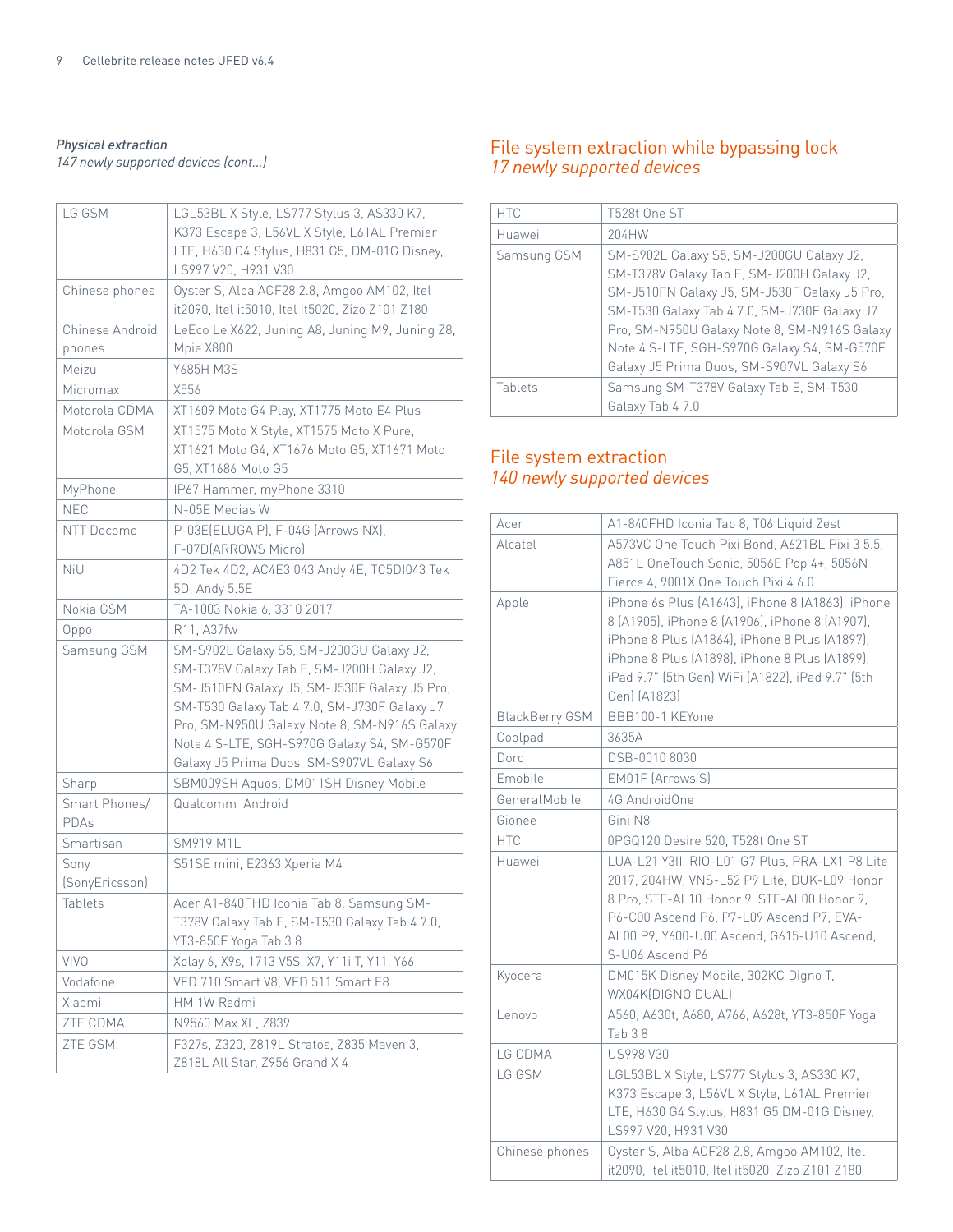#### *File system extraction 140 newly supported devices (cont...)*

| Chinese Android | LeEco Le X622, Juning A8, Juning M9, Juning Z8, |  |
|-----------------|-------------------------------------------------|--|
| phones          | Mpie X800                                       |  |
| Meizu           | M611A M5, Y685H M3S                             |  |
| Micromax        | X556                                            |  |
| Motorola CDMA   | XT1609 Moto G4 Play, XT1775 Moto E4 Plus        |  |
| Motorola GSM    | XT1575 Moto X Style, XT1575 Moto X Pure,        |  |
|                 | XT1621 Moto G4, XT1676 Moto G5, XT1671 Moto     |  |
|                 | G5, XT1686 Moto G5                              |  |
| MyPhone         | IP67 Hammer, myPhone 3310                       |  |
| <b>NEC</b>      | N-05E Medias W                                  |  |
| Nokia GSM       | Fake Nokia E79+                                 |  |
| NTT Docomo      | P-03E(ELUGA P), F-04G (Arrows NX),              |  |
|                 | F-07D(ARROWS Micro)                             |  |
| NiU             | 4D2 Tek 4D2, AC4E3I043 Andy 4E, TC5DI043 Tek    |  |
|                 | 5D, Andy 5.5E                                   |  |
| Nokia GSM       | TA-1003 Nokia 6, 3310 2017                      |  |
| Oppo            | R11, A37fw                                      |  |
| Samsung GSM     | SM-S902L Galaxy S5, SM-J200GU Galaxy J2,        |  |
|                 | SM-T378V Galaxy Tab E, SM-J200H Galaxy J2,      |  |
|                 | SM-J510FN Galaxy J5, SM-J530F Galaxy J5 Pro,    |  |
|                 | SM-T530 Galaxy Tab 4 7.0, SM-J730F Galaxy J7    |  |
|                 | Pro, SM-N950U Galaxy Note 8, SM-N916S Galaxy    |  |
|                 | Note 4 S-LTE, SGH-S970G Galaxy S4, SM-G570F     |  |
|                 | Galaxy J5 Prima Duos, SM-S907VL Galaxy S6       |  |
| Sharp           | SBM009SH Aquos, DM011SH Disney Mobile           |  |
| Smartisan       | <b>SM919 M1L</b>                                |  |
| Sony            | S51SE mini, E2363 Xperia M4                     |  |
| (SonyEricsson)  |                                                 |  |
| Tablets         | Acer A1-840FHD Iconia Tab 8, Samsung SM-        |  |
|                 | T378V Galaxy Tab E, SM-T530 Galaxy Tab 4 7.0,   |  |
|                 | YT3-850F Yoga Tab 38                            |  |
| <b>VIVO</b>     | Xplay 6, X9s, 1713 V5S, Y11i T, Y11, Y66        |  |
| Vodafone        | VFD 710 Smart V8, VFD 511 Smart E8              |  |
| Xiaomi          | HM 1W Redmi                                     |  |
| ZTE CDMA        | N9560 Max XL, Z839                              |  |
| ZTE GSM         | F327s, Z819L Stratos, Z835 Maven 3, Z818L All   |  |
|                 | Star, Z956 Grand X 4                            |  |

# Logical extraction *168 newly supported devices*

| AU                    | LGV33(Qua phone PX), SHV36(BASIO2),<br>KYV38(URBANO V03), LGT32(Qua tab PZ),<br>KYV39(miraie f), SHV38(AQUOS SERIE mini)                                                                                                                                             |  |  |
|-----------------------|----------------------------------------------------------------------------------------------------------------------------------------------------------------------------------------------------------------------------------------------------------------------|--|--|
| Acer                  | T06 Liquid Zest, A1-840FHD Iconia Tab 8                                                                                                                                                                                                                              |  |  |
| Alcatel               | A851L OneTouch Sonic, Alcatel A621BL Pixi 3 5.5<br>(Bluetooth), A573VC One Touch Pixi Bond, 5049Z,<br>5056E Pop 4+, 5056N Fierce 4, 9001X One Touch<br>Pixi 4 6.0                                                                                                    |  |  |
| Apple                 | iPhone 6s Plus (A1643), iPhone 8 (A1863), iPhone<br>8 (A1905), iPhone 8 (A1906), iPhone 8 (A1907),<br>iPhone 8 Plus (A1864), iPhone 8 Plus (A1897),<br>iPhone 8 Plus (A1898), iPhone 8 Plus (A1899),<br>iPhone 8 Plus (A1865), iPhone X (A1901), iPhone<br>X (A1902) |  |  |
| <b>BlackBerry GSM</b> | BBB100-1 KEYone                                                                                                                                                                                                                                                      |  |  |
| Coolpad               | 3635A                                                                                                                                                                                                                                                                |  |  |
| Doro                  | 6531, DSB-0010 8030                                                                                                                                                                                                                                                  |  |  |
| GeneralMobile         | 4G AndroidOne                                                                                                                                                                                                                                                        |  |  |
| Gionee                | Gini N8, S10                                                                                                                                                                                                                                                         |  |  |
| <b>HTC</b>            | 0PGQ120 Desire 520, T528t One ST                                                                                                                                                                                                                                     |  |  |
| Huawei                | EVA-AL00 P9, VNS-L52 P9 Lite, RIO-L01 G7                                                                                                                                                                                                                             |  |  |
|                       | Plus, STF-AL00 Honor 9, STF-AL10 Honor 9,                                                                                                                                                                                                                            |  |  |
|                       | DUK-L09 Honor 8 Pro, P6-C00 Ascend P6, P7-                                                                                                                                                                                                                           |  |  |
|                       | L09 Ascend P7, Y600-U00 Ascend, G615-U10                                                                                                                                                                                                                             |  |  |
|                       | Ascend, LUA-L21 Y3II, 204HW, S-U06 Ascend P6                                                                                                                                                                                                                         |  |  |
| Kyocera               | DM015K Disney Mobile, 302KC Digno T, S2720,<br>E4610, WX04K(DIGNO DUAL)                                                                                                                                                                                              |  |  |
| Lenovo                | A376, A560, A628t, A630t, A680, A766, A788t,<br>YT3-850F Yoga Tab 3 8                                                                                                                                                                                                |  |  |
| LG CDMA               | <b>US998 V30</b>                                                                                                                                                                                                                                                     |  |  |
| LG GSM                | LGL53BL X Style, LS777 Stylus 3 (Content),                                                                                                                                                                                                                           |  |  |
|                       | LS777 Stylus 3, L56VL X Style, L61AL Premier<br>LTE, AS330 K7, K373 Escape 3, 440G, H630 G4<br>Stylus, H831 G5, H931 V30, DM-01G Disney,<br>LS997 V20                                                                                                                |  |  |
| Chinese phones        | LOGOS 222, Oyster S, ECHO First, Alba ACF28<br>2.8, Amgoo AM102, Itel it2090, Itel it5010, Itel<br>it5020, Zizo Z101 Z180                                                                                                                                            |  |  |
| Chinese Android       | LeEco Le X622, BQ Aquaris M5, Juning A8,                                                                                                                                                                                                                             |  |  |
| phones                | Juning M9, Juning Z8, Mpie X800                                                                                                                                                                                                                                      |  |  |
| Meizu                 | Y685H M3S, M611A M5                                                                                                                                                                                                                                                  |  |  |
| Micromax              | X556                                                                                                                                                                                                                                                                 |  |  |
| Motorola CDMA         | XT1609 Moto G4 Play, XT1775 Moto E4 Plus                                                                                                                                                                                                                             |  |  |
| Motorola GSM          | XT1621 Moto G4, XT1676 Moto G5, XT1671 Moto                                                                                                                                                                                                                          |  |  |
|                       | G5, XT1686 Moto G5, XT1575 Moto X Style,                                                                                                                                                                                                                             |  |  |
|                       | XT1575 Moto X Pure                                                                                                                                                                                                                                                   |  |  |
| MyPhone               | IP67 Hammer, myPhone 3310                                                                                                                                                                                                                                            |  |  |
| <b>NEC</b>            | N-05E Medias W                                                                                                                                                                                                                                                       |  |  |
| NTT Docomo            | SC-02H (Galaxy S7 edge)                                                                                                                                                                                                                                              |  |  |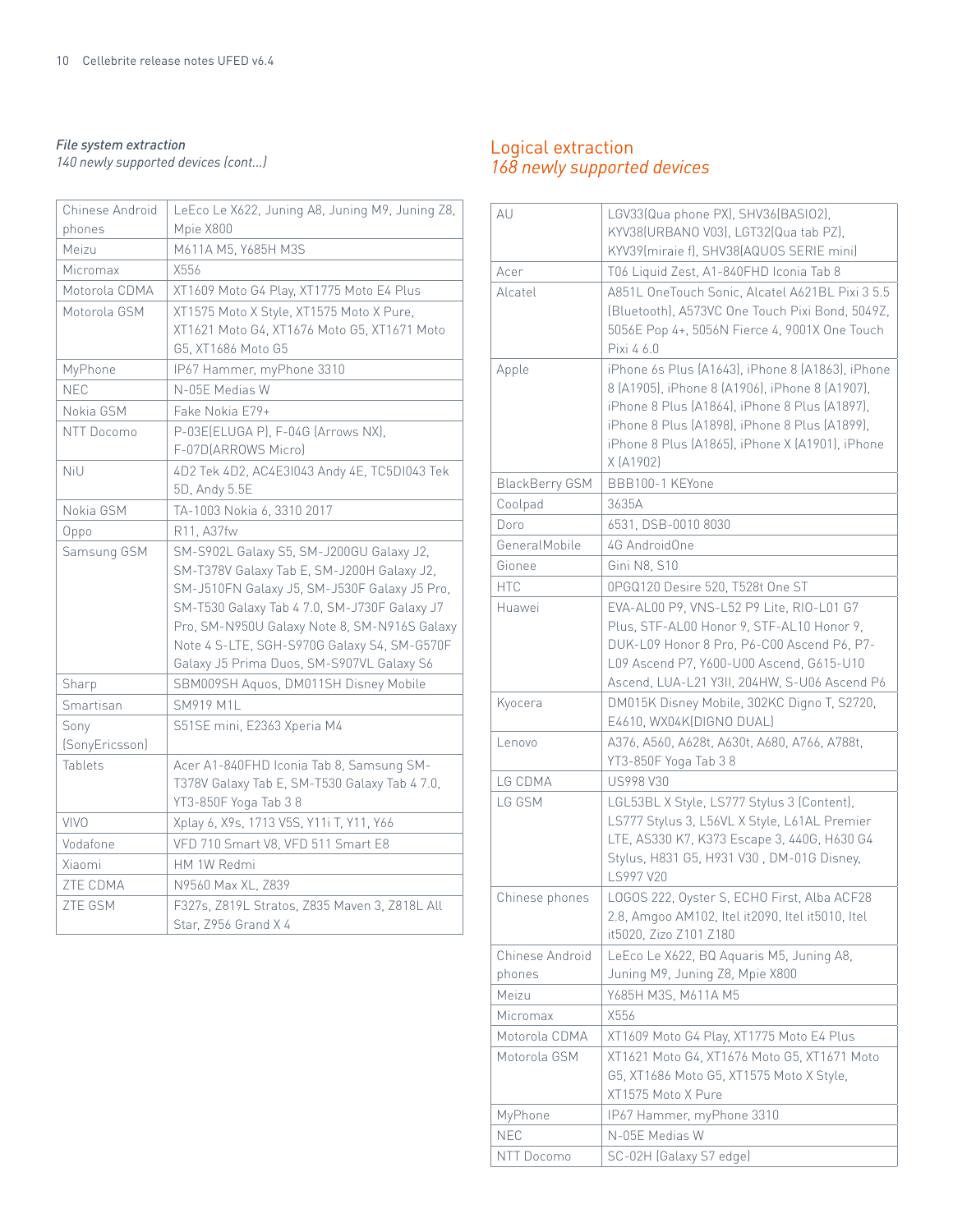#### *Logical extraction*

*168 newly supported devices (cont...)*

| Nokia GSM              | 105 (RM-1134), 105 (RM-1135), TA-1003 Nokia 6,<br>TA-1020 Nokia 3 Global, 3310 2017                                                                                                                                                                                                                                                     |  |
|------------------------|-----------------------------------------------------------------------------------------------------------------------------------------------------------------------------------------------------------------------------------------------------------------------------------------------------------------------------------------|--|
| Oppo                   | R9s, R9s (Bluetooth), R11, R11 (Bluetooth), A59s,<br>A59s (Bluetooth), A37fw                                                                                                                                                                                                                                                            |  |
| Samsung GSM            | SM-J200GU Galaxy J2, SM-J200H Galaxy J2, SM-<br>S902L Galaxy S5, SM-G570F Galaxy J5 Prima<br>Duos, SM-J510FN Galaxy J5, SM-J530F Galaxy<br>J5 Pro, SM-T530 Galaxy Tab 4 7.0, SM-T378V<br>Galaxy Tab E, SM-J730F Galaxy J7 Pro, SM-<br>N950U Galaxy Note 8, SM-N916S Galaxy Note<br>4 S-LTE, SGH-S970G Galaxy S4, SM-S907VL<br>Galaxy S6 |  |
| Sharp                  | SBM009SH Aquos, DM011SH Disney Mobile                                                                                                                                                                                                                                                                                                   |  |
| Smartisan              | <b>SM919 M1L</b>                                                                                                                                                                                                                                                                                                                        |  |
| SoftBank               | 202K(DIGNO R)                                                                                                                                                                                                                                                                                                                           |  |
| Sony<br>(SonyEricsson) | S51SE mini, E2363 Xperia M4                                                                                                                                                                                                                                                                                                             |  |
| Tablets                | VFD 1300 Smart Tab N8, Samsung SM-T530<br>Galaxy Tab 4 7.0, Samsung SM-T378V Galaxy Tab<br>E, Acer A1-840FHD Iconia Tab 8, Lenovo YT3-<br>850F Yoga Tab 38                                                                                                                                                                              |  |
| VIVO                   | X7, Y11, Y11i T, Y66, Xplay 6, X9s, 1713 V5S                                                                                                                                                                                                                                                                                            |  |
| Vodafone               | VFD 710 Smart V8, VFD 511 Smart E8, VFD 1300<br>Smart Tab N8                                                                                                                                                                                                                                                                            |  |
| Xiaomi                 | HM 1W Redmi, Redmi Note 4X, Redmi 4X, Mi Mix<br>(Logical (No Multimedia)), Mi Mix (Logical (Only<br>Multimedia))                                                                                                                                                                                                                        |  |
| ZTE CDMA               | Z223V, Z839, N9560 Max XL                                                                                                                                                                                                                                                                                                               |  |
| <b>ZTE GSM</b>         | Z818L All Star, Z818L All Star (Bluetooth),<br>Z819L Stratos (Bluetooth), Z819L Stratos (USB),<br>Z956 Grand X 4, T403 Telstra Easy Call 4, Z835<br>Maven 3, Z788G Illustra (USB), Z788G Illustra<br>[Bluetooth]                                                                                                                        |  |